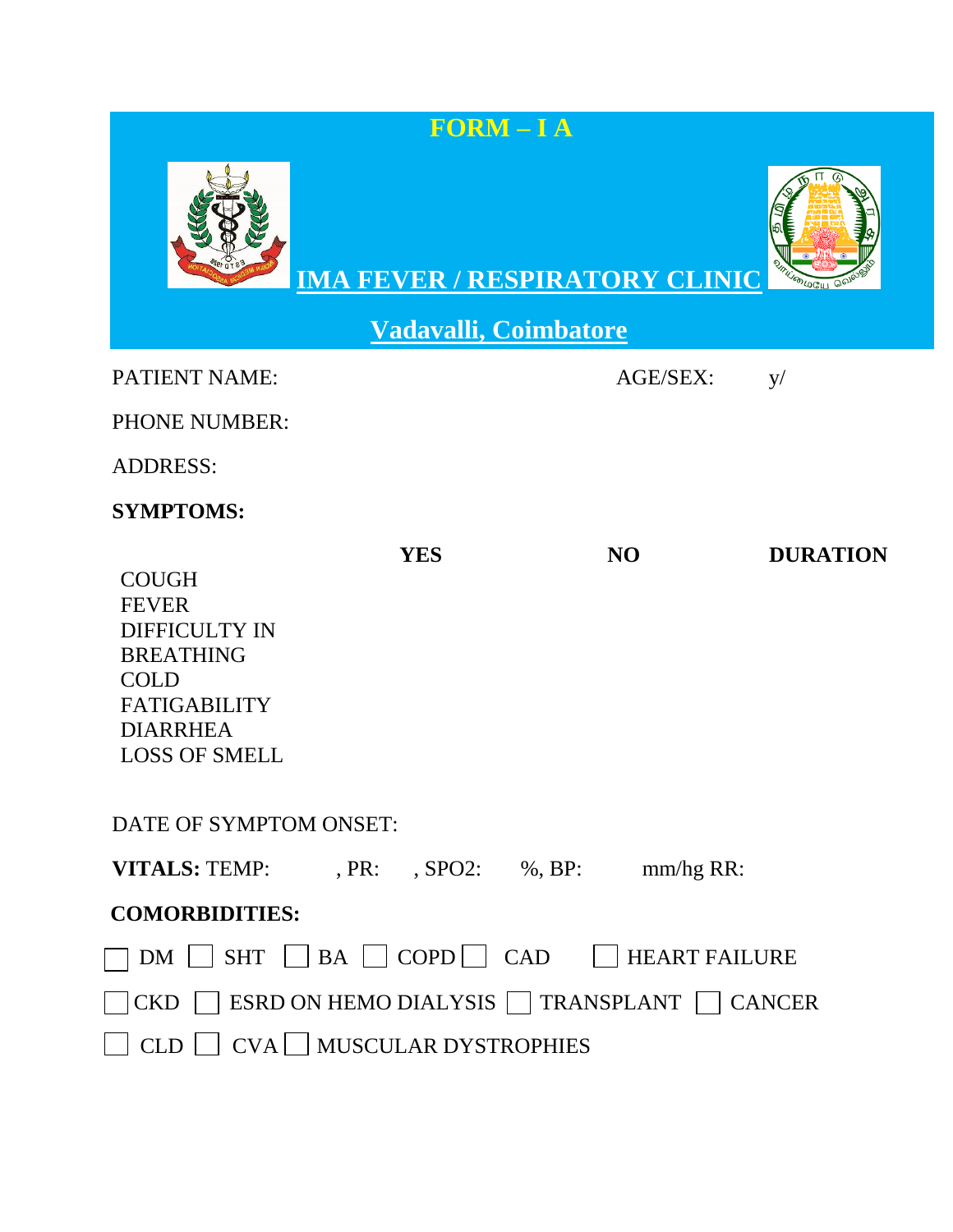- H/O TRAVEL TO ANY COUNTRY IN THE LIST IN THE LAST 15 DAYS UK / US / CHINA / JAPAN / THAILAND / INDONESIA / IRAN / DUBAI / KATAR / SPAIN / ITALY. KERALA / BENGALURU / DELHI / MUMBAI, CHENNAI, ERODE
- H/O TRAVEL to positive countries/states/ districts/ areas
- H/O CONTACT WITH PEOPLE WHO TRAVELED TO THE ABOVE PLACES IN THE LAST 15 DAYS
- H/O ANY MASS GATHERING ATTENDED IN THE LAST 15 DAYS
- H/O CONTACT WITH PEOPLE ON QUARANTINE
- H/O CONTACT WITH COVID POSITIVE PATIENTS

| $CAT - A$                   | $CAT - B$                   | $CAT - C$                   |  |
|-----------------------------|-----------------------------|-----------------------------|--|
| <b>RESPIRATORY</b>          | <b>RESPIRATORY</b>          | <b>RESPIRATORY</b>          |  |
| <b>SYMPTOMS ONLY</b>        | <b>SYMPTOMS WITH CO</b>     | <b>SYMPTOMS WITH</b>        |  |
|                             | <b>MORBIDITIES</b>          | <b>RESPIRATORY DISTRESS</b> |  |
| <b>NO CO MORBIDITIES</b>    | <b>WITHOUT ANY</b>          | <b>WITH OR WITH OUT CO</b>  |  |
|                             | <b>RESPIRATORY DISTRESS</b> | <b>MORBIDITIES</b>          |  |
|                             |                             |                             |  |
| <b>NO SIGNS OF</b>          | $PR < 100/MIN$ ,            | PR > 100/MIN,               |  |
| <b>RESPIRATORY DISTRESS</b> | SPO2 >94%,                  | SPO2 <94%,                  |  |
|                             | BP> 90/60,                  | BP<90/60,                   |  |
|                             | $RR < 24$ .                 | RR > 24.                    |  |

NOTIFICATION TO JDHS / DDHS:

- IF ANY HISTORY OF TRAVEL TO THE IDENTIFIED COUNTRIES IN THE LAST 15 DAYS
- H/O CONTACT WITH PEOPLE WHO HAVE TRAVELLED TO THE ABOVE **COUNTRIES**
- H/O CONTACT WITH PEOPLE WHO ARE CONFIRMED TO BE COVID POSITIVE
- H/O NEW ONSET RESPIRATORY DISTRESS WITHIN 15 DAYS PERIOD

SIGNATURE OF THE DOCTOR

REGI NO:

DF&RC CLINIC ADDRESS: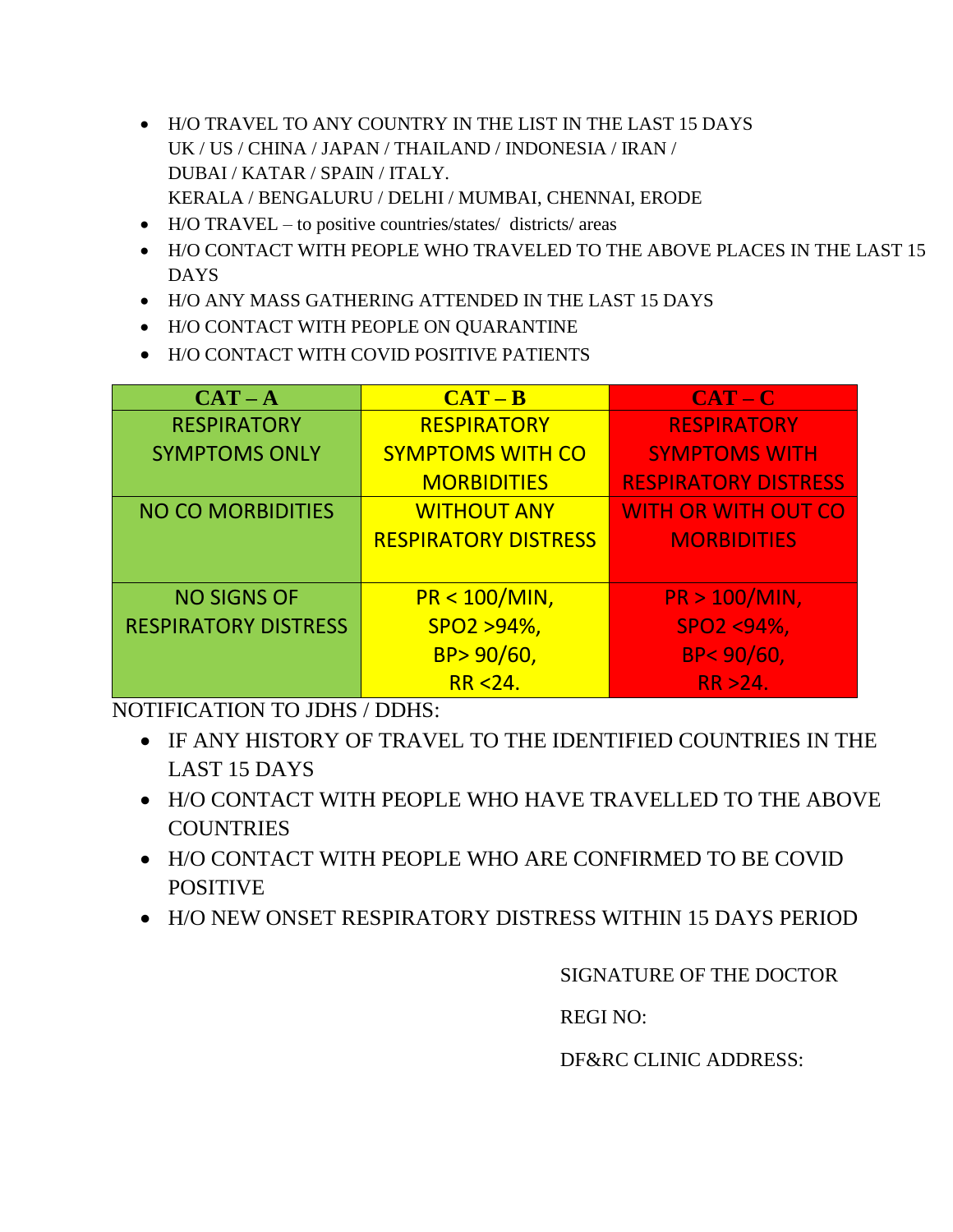







Health & Family Welfare Department, Government of Tamil Nadu

#### **FORM1**

#### **SCREENING AND TRIAGE FOR COVID-19**

| 1.               | $H$ / $\alpha$ Fever                                                           | <b>YES</b> | $\Box$ NO |
|------------------|--------------------------------------------------------------------------------|------------|-----------|
| 2.               | Any one of the following:                                                      |            |           |
|                  | a) $H/o$ Cough                                                                 |            |           |
|                  | b) H/o difficulty in breathing                                                 | <b>YES</b> | $\Box$ No |
|                  | c) Or any signs of respiratory disease                                         |            |           |
| $\overline{3}$ . | Any one of the following:                                                      |            |           |
|                  | a) $H$ /o Travel to or residence in a country/ area or territory               | <b>YES</b> | $\Box$ NO |
|                  | reporting local transmission in the last 14 days prior to onset<br>of symptoms |            |           |
|                  | b) H/o contact with COVID-19 confirmed case in the last 14                     |            |           |
|                  | days prior to onset of symptoms                                                |            |           |
|                  | c) Severe Acute Respiratory Infection (SARI) AND requiring                     |            |           |
|                  | hospitalization <b>AND</b> with no other etiology that fully explains          |            |           |
|                  | the clinical presentation (including health care provider)                     |            |           |

If answers to all (1,2 and 3) questions are YES, consider the patient as SUSPECT for COVID-19

- Report to 24x7 control room with case details.
- Refer to designated hospital through dedicated ambulance arranged by Government  $\bullet$ authority.

If 1 or 2 or both is YES, consider the patient as Acute Respiratory Infection and follow the existing protocol.

If only 3 is YES immediately contact to 24x7 Control room.

o REFERRAL

o TREATED

## SIGNATURE OF THE DOCTOR

### REGI NO:

### DF&RC CLINIC ADDRESS: